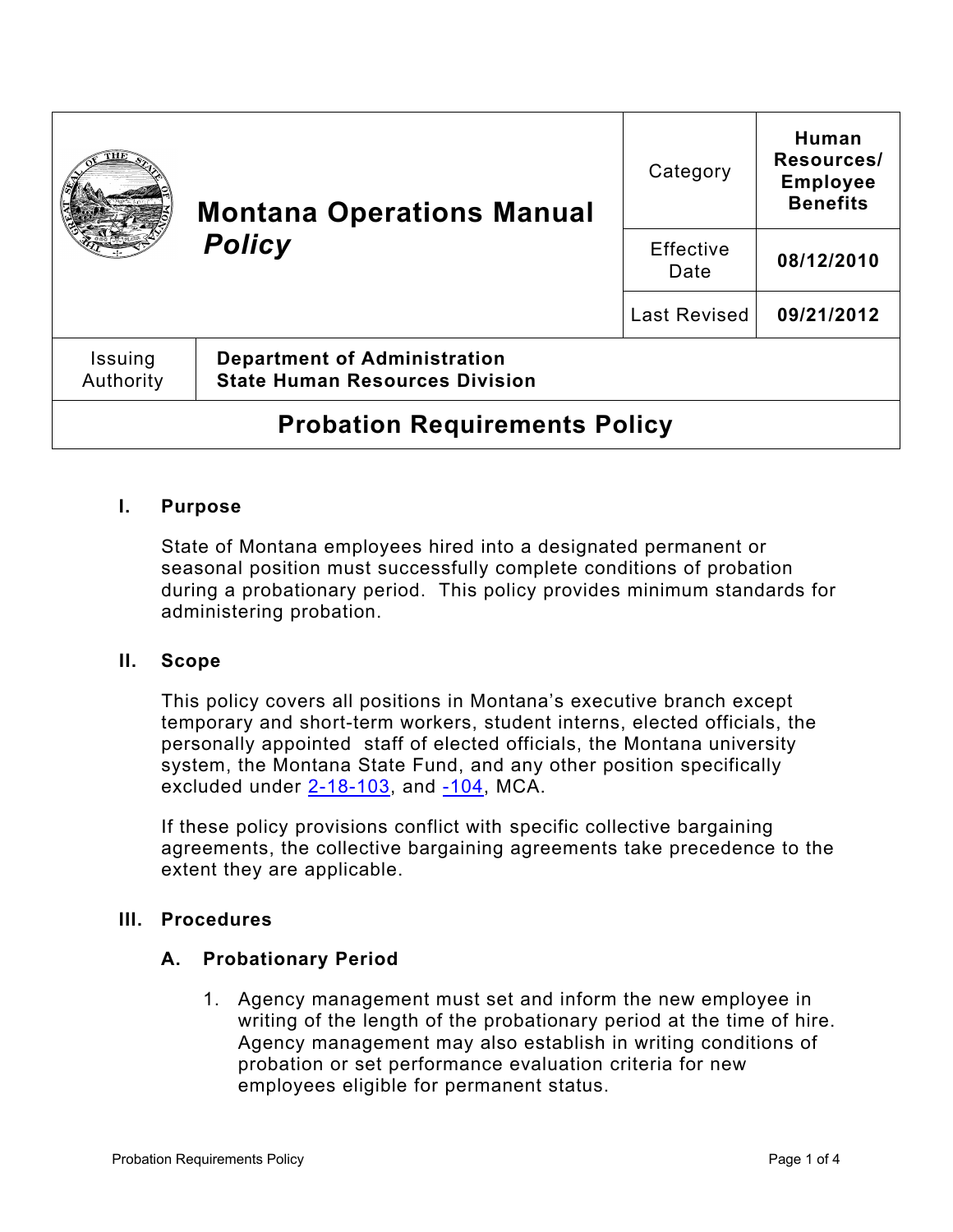- 2. An appropriate length for a probationary period is a minimum of six months to a maximum of one year, unless the probationary period is extended as described in section B.
- 3. An employee who has not completed his or her initial probationary period and takes an approved leave of absence will not be required to begin a new probationary period upon the employee's return. However, agency management may extend the probationary period by the length of the leave of absence.
- 4. Agency managers must provide written notification to an employee who has not satisfactorily completed probation. If the manager fails to provide written notification before the end of the probationary period, the employee attains permanent status.

# **B. Probationary-Period Extension**

- 1. Agency managers may extend the length of a probationary period for a maximum of six additional and consecutive months. When a probationary period is extended, agency managers must notify the employee of the extension in writing on or before the end of the original probationary period. The notice must include the length of and reason for the extension. Agency management may also extend or amend any written conditions of probation or performance evaluation criteria and may include these changes in the written notice.
- 2. An employee will not attain permanent status until the employee successfully completes the extended probationary period.

# **C. Discharge of Probationary Employees**

- 1. An employee may be discharged at any time during the probationary period. Agency managers will investigate, if necessary, and document the reason for discharge prior to discharging the employee. Agency managers must inform the employee of the discharge in writing.
- 2. The Discipline [\(2.21.6501 through 2.21.6522,](http://www.mtrules.org/gateway/Subchapterhome.asp?scn=2%2E21.65) ARM), Grievance [\(2.21.8010 through 2.21.8030,](http://www.mtrules.org/gateway/Subchapterhome.asp?scn=2%2E21.80) ARM), and Reduction in Work Force policies do not apply to probationary employees.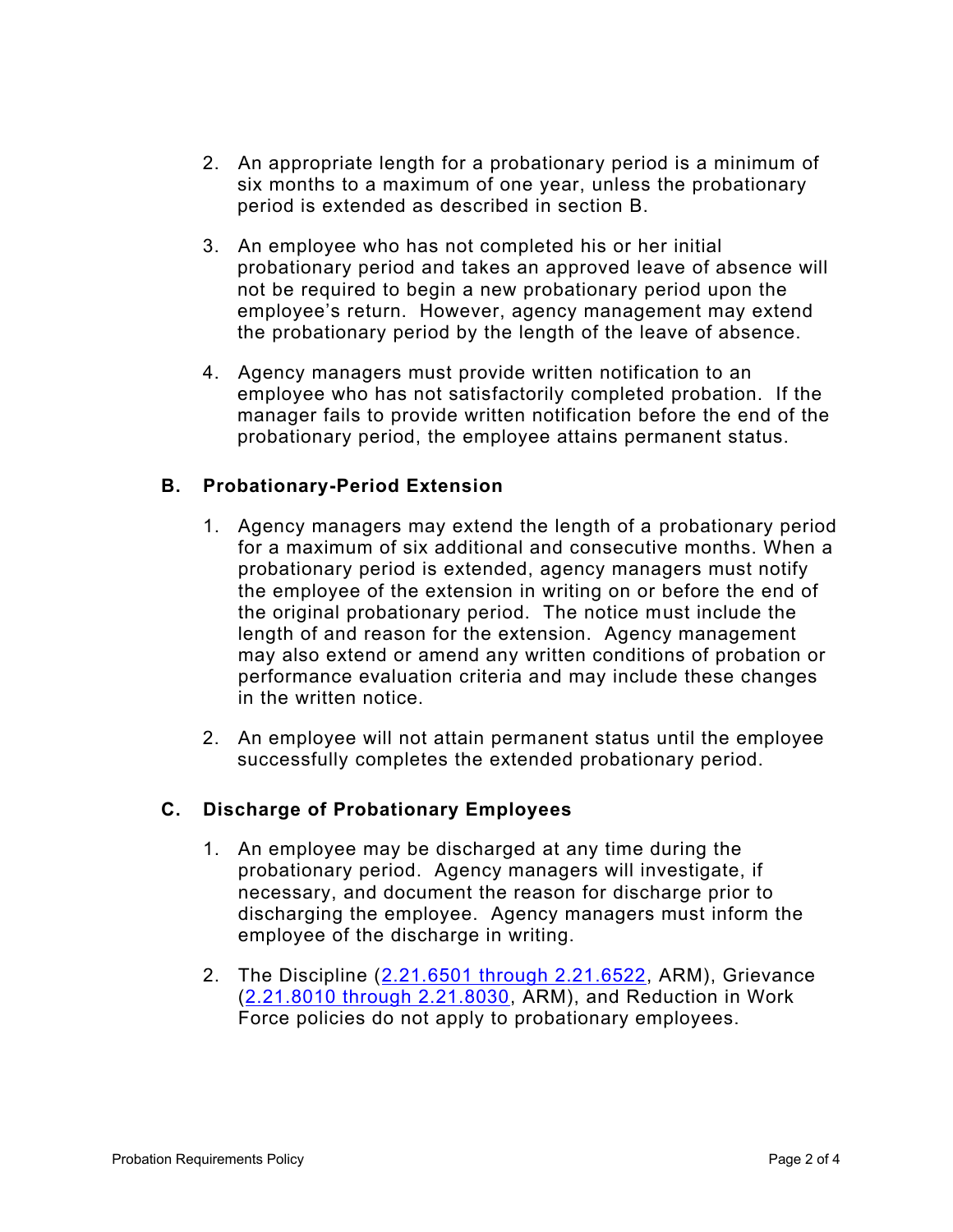# **D. Permanent Status**

- 1. A permanent or seasonal employee attains permanent status after satisfactorily completing the requirements of the probationary period. Laid-off permanent employees, receiving benefits under the Reduction in Work Force Policy retain permanent status when reinstated, reemployed, reorganized, or transferred.
- 2. An employee who attains permanent status in one agency and who voluntarily transfers to another agency retains permanent status.
- 3. Temporary employees, short-term workers, and student interns are not eligible to attain permanent status.

# **E. Trial Periods for Employees that have Attained Permanent Status**

A permanent employee who is internally promoted, reassigned, or reclassified retains permanent status, but agency management may adopt a trial period as provided below.

- 1. A trial period may be established upon promotion, reassignment, or reclassification. This trial period may be used to determine if the employee will be retained in the new position or returned to the former or an equivalent position. This trial period will comply with all of the provisions outlined in section A, except the employee has and retains permanent status.
- 2. At the beginning of the trial period, agency management will notify the employee of the conditions of the trial period, including the consequences of failing to successfully complete it. The conditions of the trial period may be part of an ongoing performance evaluation process. The notice must be in writing and must be filed in the employee's permanent personnel record.
- 3. During, or at the end of the trial period, an agency may return the employee to the former or an equivalent position. The provisions of the Discipline [\(2.21.6501 through 2.21.6522,](http://www.mtrules.org/gateway/Subchapterhome.asp?scn=2%2E21.65) ARM), Grievance [\(2.21.8010 through 2.21.8030,](http://www.mtrules.org/gateway/Subchapterhome.asp?scn=2%2E21.80) ARM), or Reduction in Work Force policies do not apply.
- 4. During, or at the end of, the trial period, an agency may opt to take disciplinary action, if sufficient cause exists, instead of returning the employee to a former or an equivalent position. The provisions of the Discipline [\(2.21.6501 through 2.21.6522,](http://www.mtrules.org/gateway/Subchapterhome.asp?scn=2%2E21.65) ARM), Grievance [\(2.21.8010 through 2.21.8030,](http://www.mtrules.org/gateway/Subchapterhome.asp?scn=2%2E21.80) ARM), or